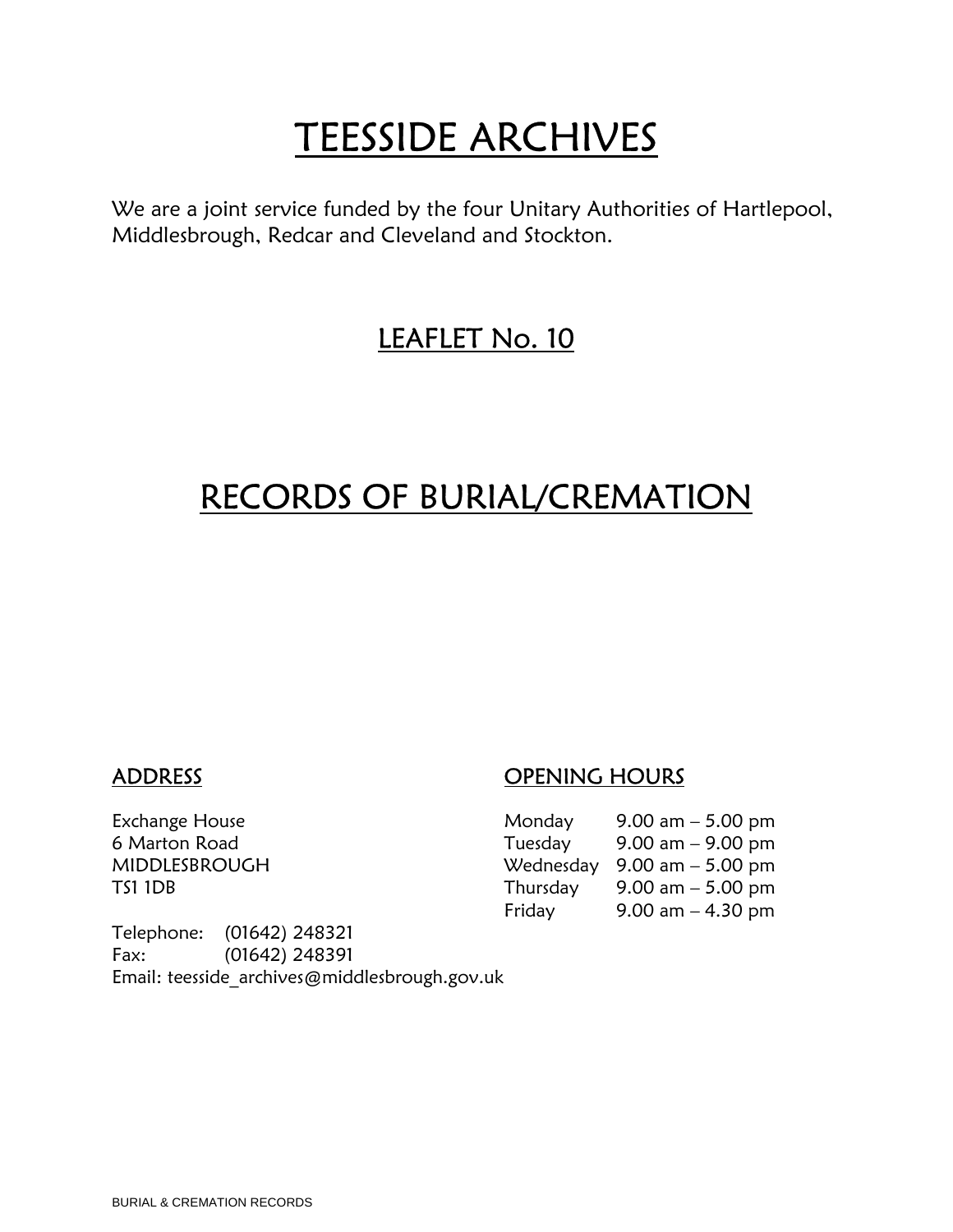NOTE Cemeteries are listed in the cemeteries catalogues, churchyards are listed in the parish record catalogues. Yarm Cemetery is listed in the Parish Council and Civil Parish Catalogue. Tombstone Inscriptions – see separate list. See Section at the end for Crematoria.

#### **ACKLAM**

| Acklam Churchyard (PR/ACK)<br><b>Acklam Cemetery</b>                                  | $1737 - 1957$<br>$1937 - 1996$ |
|---------------------------------------------------------------------------------------|--------------------------------|
| <b>BILLINGHAM</b>                                                                     |                                |
| Billingham, St Cuthbert Churchyard (Ep/Bi)<br><b>Billingham Cemetery</b>              | $1570 - 1949$<br>$1969 - 1996$ |
| <b>BISHOPTON</b>                                                                      |                                |
| Bishopton, St Peter, Churchyard                                                       | $1653 - 1908$                  |
| <b>BOOSBECK</b>                                                                       |                                |
| <b>Boosbeck Cemetery</b>                                                              | $1931 - 1996$                  |
| <b>BROTTON</b>                                                                        |                                |
| Brotton, St Margaret Churchyard (PR/BRP)<br><b>Brotton Cemetery</b>                   | $1641 - 1956$<br>$1936 - 1996$ |
| <b>COATHAM</b>                                                                        |                                |
| Coatham, Christ Church, Churchyard (PR/CO)                                            | $1855 - 1976$                  |
| <b>EASINGTON</b>                                                                      |                                |
| Easington, All Saints, Churchyard (PR/EAT)                                            | $1606 - 1994$                  |
| <b>EGGLESCLIFFE</b>                                                                   |                                |
| Egglescliffe, St John the Baptist, Churchyard (EP/Eg)<br><b>Egglescliffe Cemetery</b> | $1540 - 1980$<br>$1980 - 1996$ |
| <b>ELTON</b>                                                                          |                                |
| Elton, St John, Churchyard (EP/ELT)                                                   | $1574 - 1997$                  |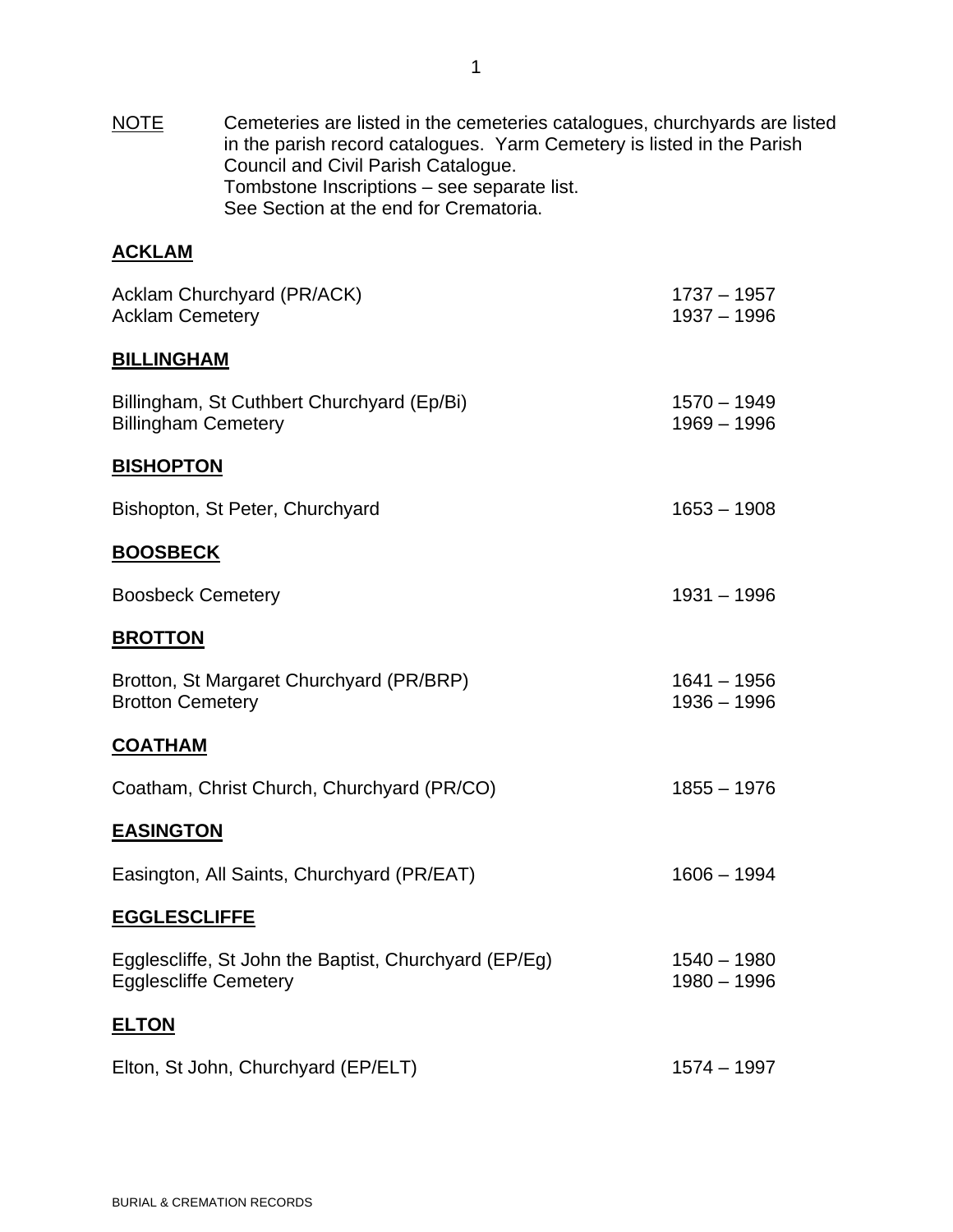#### **ELWICK HALL**

| Elwick Hall, St Peter, Churchyard (EP/ELW)                                                                                                                                                                                                                               | $1592 - 1987$                                                                                                   |
|--------------------------------------------------------------------------------------------------------------------------------------------------------------------------------------------------------------------------------------------------------------------------|-----------------------------------------------------------------------------------------------------------------|
| <b>ESTON</b>                                                                                                                                                                                                                                                             |                                                                                                                 |
| Eston, Christ Church, Churchyard (PR/EST)<br><b>Eston and Normanby Cemetery</b><br>Eston Urban District Council, Burial Grants                                                                                                                                           | $1590 - 1881$<br>$1863 - 1996$<br>$1887 - 1966$                                                                 |
| <b>GREATHAM</b>                                                                                                                                                                                                                                                          |                                                                                                                 |
| Greatham, St John the Baptist, Churchyard (EP/GRE)                                                                                                                                                                                                                       | $1559 - 1647$<br>$1653 - 1717$<br>$1722 - 1973$                                                                 |
| <b>GRINDON</b>                                                                                                                                                                                                                                                           |                                                                                                                 |
| Grindon, St James, Churchyard (EP/GR)                                                                                                                                                                                                                                    | $1565 - 1938$                                                                                                   |
| <b>GUISBOROUGH</b>                                                                                                                                                                                                                                                       |                                                                                                                 |
| Guisborough, St Nicholas, Churchyard (PR/GU)<br><b>Guisborough Cemetery</b>                                                                                                                                                                                              | $1661 - 1935$<br>$1873 - 1996$                                                                                  |
| <b>HART</b>                                                                                                                                                                                                                                                              |                                                                                                                 |
| Hart, St Mary Magdalene, Churchyard (EP/HA)                                                                                                                                                                                                                              | $1577 - 1884$                                                                                                   |
| <b>HARTLEPOOL/WEST HARTLEPOOL</b>                                                                                                                                                                                                                                        |                                                                                                                 |
| Hartlepool, St Hilda, Churchyard (EP/HA.SH)<br>Stranton, All Saints, Churchyard (EP/Str)<br>Hartlepool Old Cemetery (Spion Kop)<br><b>Hartlepool North Cemetery</b><br>Hartlepool, West View Road Cemetery<br>Hartlepool, Hart Road Cemetery<br><b>Stranton Cemetery</b> | $1566 - 1980$<br>$1583 - 1893$<br>$1856 - 1997$<br>1856 - 1991<br>1911 - 1997<br>$1911 - 1997$<br>$1912 - 1997$ |
| <b>HAVERTON HILL</b>                                                                                                                                                                                                                                                     |                                                                                                                 |
| Haverton Hill, St John, Churchyard (EP/HAV)                                                                                                                                                                                                                              |                                                                                                                 |

1866 – 1986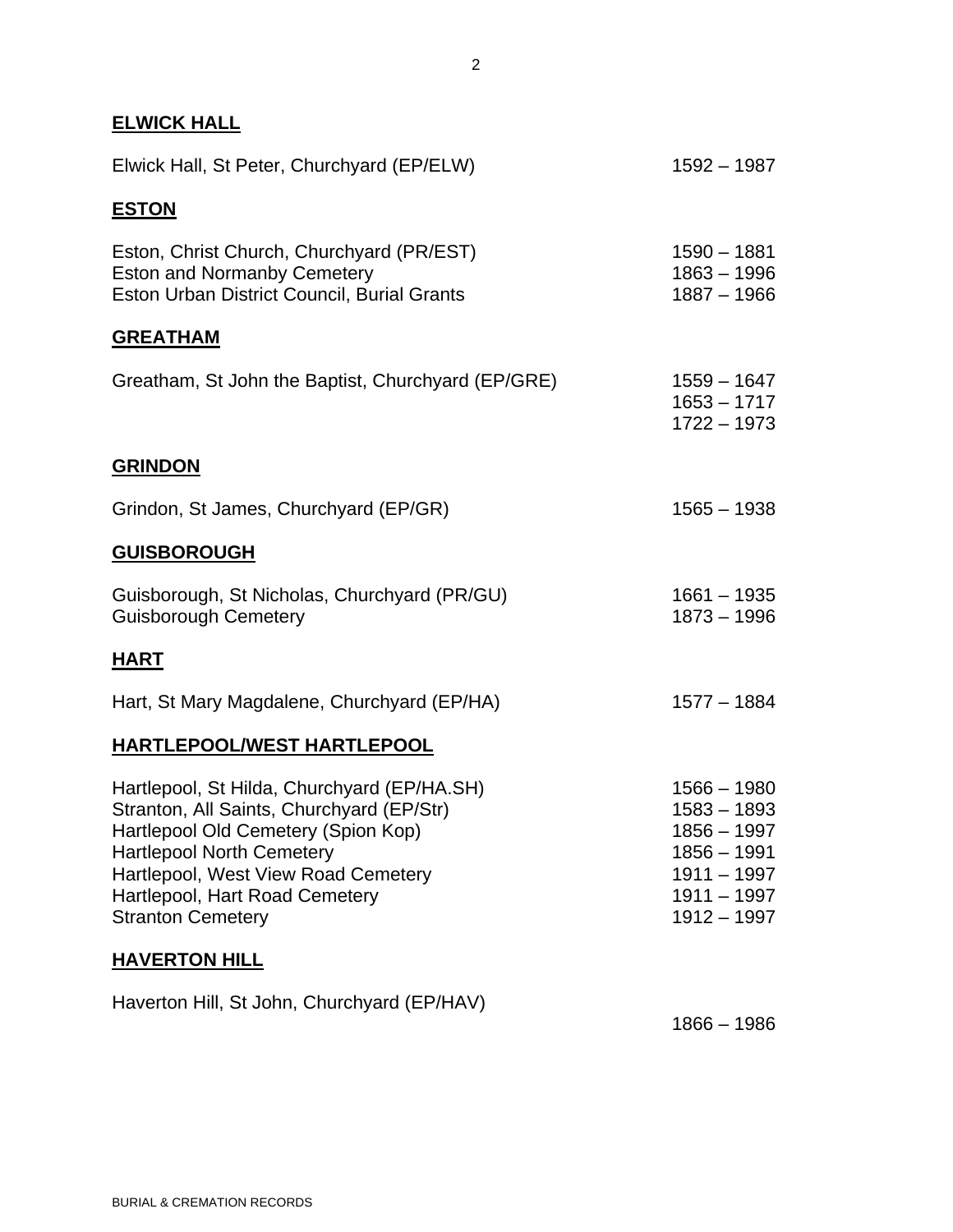| <b>HILTON</b><br>Hilton, St Peter, Churchyard (PR/Hi)                                                                                                                                                                        | 1698 - 1811                                                                       |
|------------------------------------------------------------------------------------------------------------------------------------------------------------------------------------------------------------------------------|-----------------------------------------------------------------------------------|
| <b>KIRKLEVINGTON</b>                                                                                                                                                                                                         |                                                                                   |
| Kirklevington, St Martin, Churchyard (PR/KRV)                                                                                                                                                                                | 1734 - 1997                                                                       |
| <b>KIRKLEATHAM</b>                                                                                                                                                                                                           |                                                                                   |
| Kirkleatham, St Cuthbert, Churchyard (PR/KRL)                                                                                                                                                                                | $1559 - 1975$                                                                     |
| <b>LIVERTON</b>                                                                                                                                                                                                              |                                                                                   |
| Liverton, St Michael/St Martin, Churchyard (PR/LIV)                                                                                                                                                                          | 1665 - 1926                                                                       |
| <u>LOFTUS</u>                                                                                                                                                                                                                |                                                                                   |
| Loftus, St Leonard, Churchyard (PR/LO)                                                                                                                                                                                       | $1697 - 1795$                                                                     |
| <b>Loftus Cemetery</b>                                                                                                                                                                                                       | $1813 - 1909$<br>$1857 - 1996$                                                    |
| <b>LONG NEWTON</b>                                                                                                                                                                                                           |                                                                                   |
| Long Newton, St Mary, Churchyard (EP/LN)                                                                                                                                                                                     | $1564 - 1978$                                                                     |
| <u>MARSKE</u>                                                                                                                                                                                                                |                                                                                   |
| Marske, St Germain/St Mark Churchyard (PR/MAK)                                                                                                                                                                               | $1569 - 1623$<br>$1642 - 1807$<br>$1813 - 1957$                                   |
| <b>MARTON</b>                                                                                                                                                                                                                |                                                                                   |
| Marton, St Cuthbert Churchyard (PR/MAC)                                                                                                                                                                                      | $1572 - 1737$<br>$1774 - 1781$<br>$1801 - 1907$                                   |
| <b>MIDDLESBROUGH</b>                                                                                                                                                                                                         |                                                                                   |
| (Acklam Cemetery – look above under Acklam)                                                                                                                                                                                  |                                                                                   |
| Middlesbrough, St Hilda, Churchyard (PR/M(H))<br>Middlesbrough, St Mary's Cathedral, Funeral Services<br>Middlesbrough, Ayresome Gardens, Cemetery<br>Middlesbrough, Linthorpe Cemetery<br>Middlesbrough, Thorntree Cemetery | $1840 - 1854$<br>$1959 - 1995$<br>$1854 - 1972$<br>$1869 - 1996$<br>$1934 - 1996$ |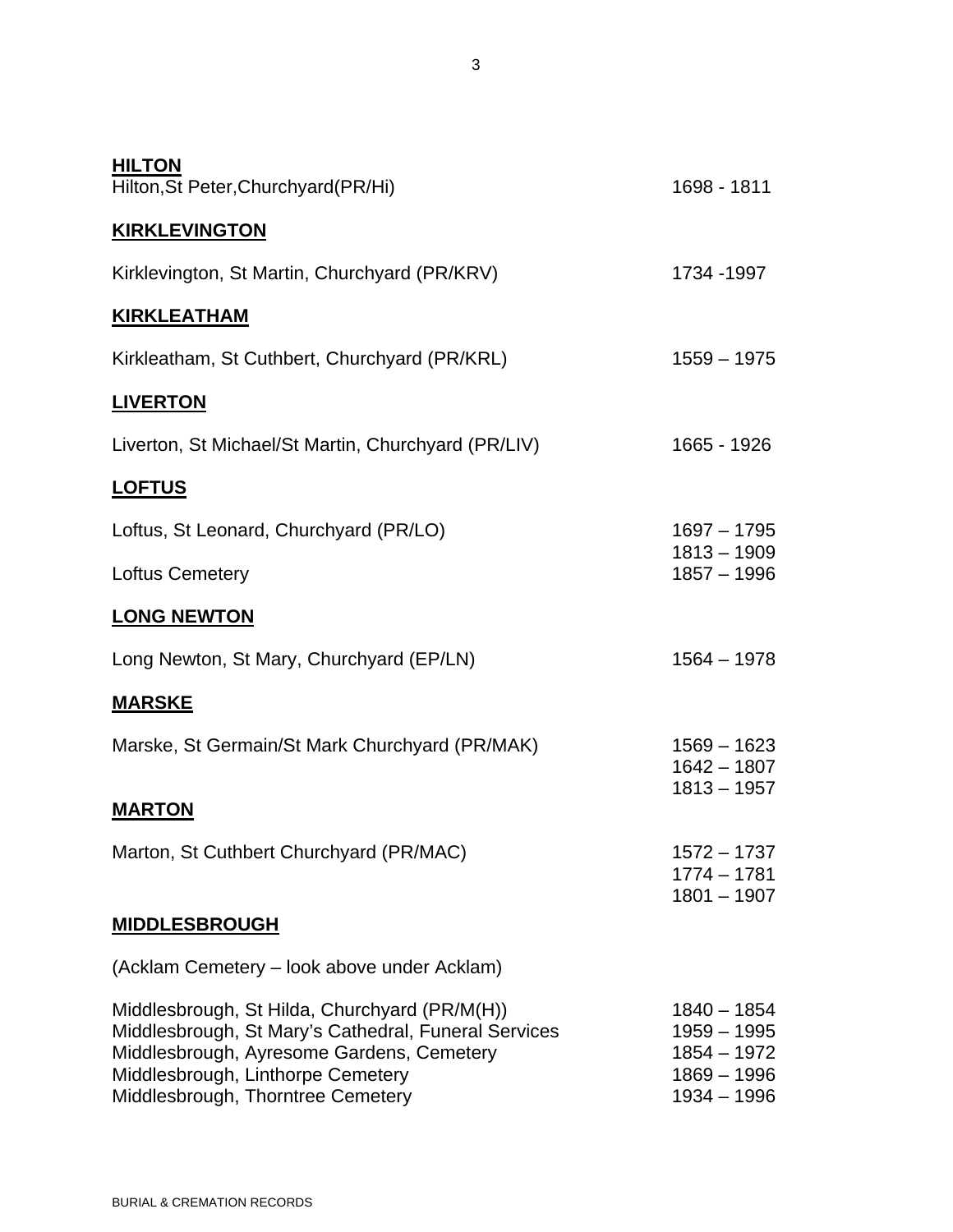| Middlesbrough, Linthorpe Cemetery, Grave Space Conveyances                                                                                                                                                              | $1922 - 1968$                                                                     |
|-------------------------------------------------------------------------------------------------------------------------------------------------------------------------------------------------------------------------|-----------------------------------------------------------------------------------|
| <b>NEWTON UNDER ROSEBERRY</b>                                                                                                                                                                                           |                                                                                   |
| Newton under Roseberry, St Oswald, Churchyard (PR/NTC)                                                                                                                                                                  | $1725 - 1984$                                                                     |
| <b>NORTH ORMESBY</b>                                                                                                                                                                                                    |                                                                                   |
| North Ormesby, Holy Trinity, Churchyard (PR/NOR)                                                                                                                                                                        | $1870 - 1911$<br>$1922 - 1972$                                                    |
| <b>North Ormesby Cemetery</b><br>North Ormesby Cemetery, Grave Space Conveyances<br>North Ormesby, St Joseph's Roman Catholic Cemetery<br>North Ormesby, St Joseph's R.C. Cemetery Registers of burial fees<br>(US/326) | $1870 - 1978$<br>$1922 - 1968$<br>$1884 - 1996$<br>$1896 - 1912$<br>$1920 - 1928$ |
| <b>NORTON</b>                                                                                                                                                                                                           |                                                                                   |
| Norton, St Mary, Churchyard (PR/NOR)                                                                                                                                                                                    | $1574 - 1948$                                                                     |
| <b>ORMESBY</b>                                                                                                                                                                                                          |                                                                                   |
| Ormesby, St Cuthbert, Churchyard (PR/OR)                                                                                                                                                                                | $1599 - 1936$                                                                     |
| <b>REDCAR</b>                                                                                                                                                                                                           |                                                                                   |
| Redcar, St Peter, Churchyard (PR/REC)<br><b>Redcar Cemetery</b>                                                                                                                                                         | $1832 - 1896$<br>$1874 - 1996$                                                    |
| <b>REDMARSHALL</b>                                                                                                                                                                                                      |                                                                                   |
| Redmarshall, St Cuthbert, Churchyard (EP/Re)                                                                                                                                                                            | $1559 - 1678$<br>$1688 - 1986$                                                    |
| <u>SALTBURN</u>                                                                                                                                                                                                         |                                                                                   |
| Saltburn, Emmanuel, Churchyard (PR/SBN)<br><b>Saltburn Cemetery</b>                                                                                                                                                     | $1899 - 1981$<br>1899 - 1996                                                      |
| <b>SEATON CAREW</b>                                                                                                                                                                                                     |                                                                                   |
| Seaton Carew, Holy Trinity, Churchyard (EP/Sc)                                                                                                                                                                          | $1842 - 1987$                                                                     |
| <b>SKELTON</b>                                                                                                                                                                                                          |                                                                                   |
| Skelton, All Saints, Churchyard (PR/SK)                                                                                                                                                                                 | $1567 - 1969$                                                                     |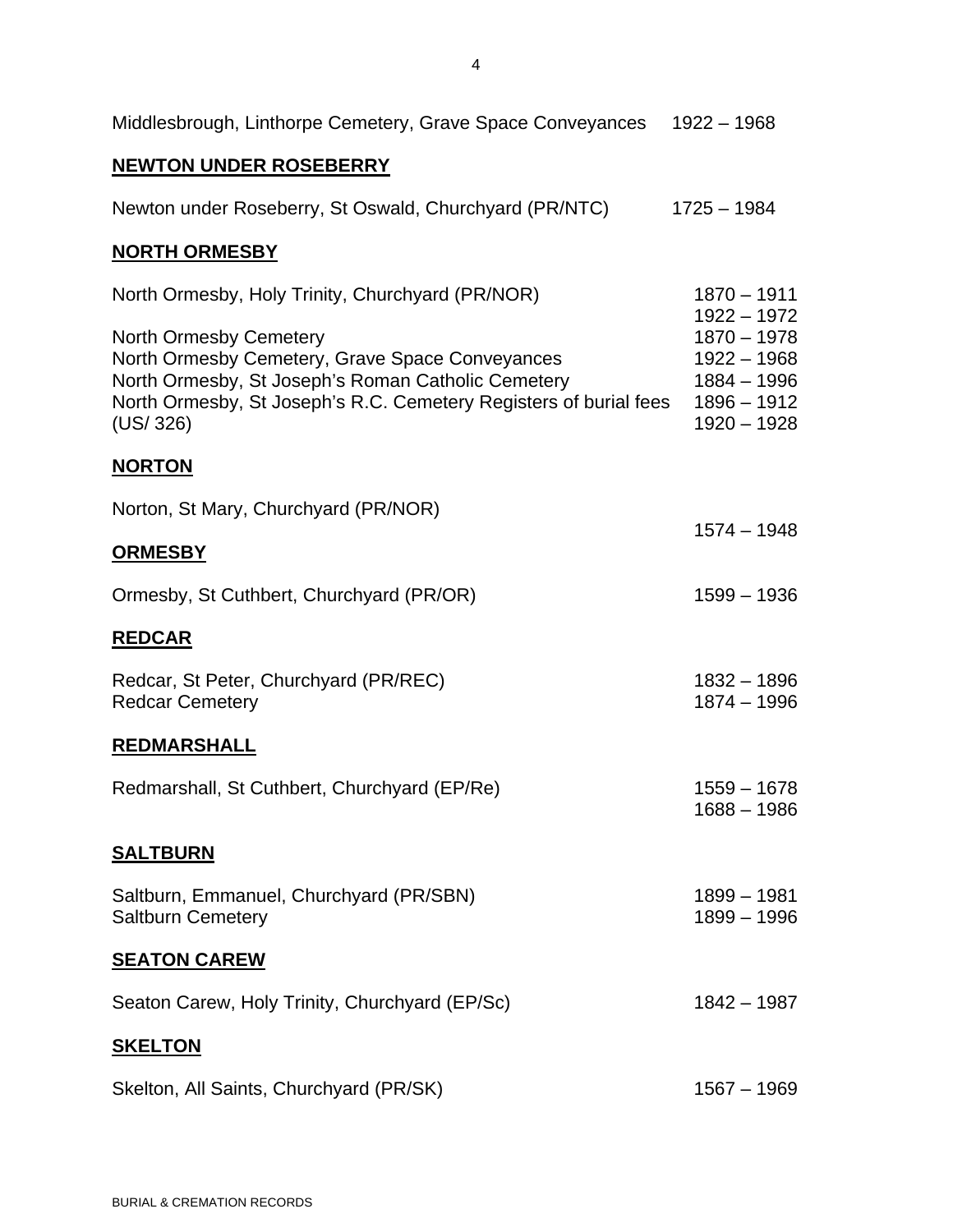| <b>Skelton Cemetery</b>                                                                                                                                                                                                                                                                                                                                                            | $1875 - 1996$                                                                                                                        |  |
|------------------------------------------------------------------------------------------------------------------------------------------------------------------------------------------------------------------------------------------------------------------------------------------------------------------------------------------------------------------------------------|--------------------------------------------------------------------------------------------------------------------------------------|--|
| <u>STAINTON</u>                                                                                                                                                                                                                                                                                                                                                                    |                                                                                                                                      |  |
| Stainton, Sts Peter and Paul, Churchyard (PR/STC)<br><b>STOCKTON</b>                                                                                                                                                                                                                                                                                                               | $1551 - 1992$                                                                                                                        |  |
| Stockton, St Thomas, Churchyard (EP/STO)<br>Stockton, Holy Trinity, Churchyard (EP/Sto.HT)<br>Stockton, St Chad, Funeral Services (EP/Sto.SC)<br>Stockton, St John, Funeral Services (EP/Sto.SJ)<br>Stockton, St Peter, Funeral Services (EP/Sto.SP)<br>Stockton, Oxbridge Lane Cemetery<br>Stockton, Durham Road, Cemetery<br>Stockton, Society of Friends, burial ground (R/Q/S) | $1637 - 1935$<br>$1838 - 1944$<br>$1974 - 1984$<br>$1979 - 1986$<br>$1965 - 1986$<br>$1871 - 1996$<br>$1895 - 1996$<br>$1818 - 1918$ |  |
| <u>STRANTON</u>                                                                                                                                                                                                                                                                                                                                                                    |                                                                                                                                      |  |
| (See above under Hartlepool/West Hartlepool)                                                                                                                                                                                                                                                                                                                                       |                                                                                                                                      |  |
| <b>TEESIDE COUNTY BOROUGH</b>                                                                                                                                                                                                                                                                                                                                                      |                                                                                                                                      |  |
| <b>Grave Space Conveyances</b>                                                                                                                                                                                                                                                                                                                                                     | $1968 - 1970$                                                                                                                        |  |
| <b>THORNABY</b>                                                                                                                                                                                                                                                                                                                                                                    |                                                                                                                                      |  |
| Thornaby, St Paul, Churchyard (PR/TT (P))<br><b>Thornaby Cemetery</b>                                                                                                                                                                                                                                                                                                              | $1845 - 1905$<br>$1869 - 1996$                                                                                                       |  |
| <b>UPLEATHAM</b>                                                                                                                                                                                                                                                                                                                                                                   |                                                                                                                                      |  |
| Upleatham, St Andrew, Churchyard (PR/UL)                                                                                                                                                                                                                                                                                                                                           | $1654 - 1986$                                                                                                                        |  |
| <b>WILTON</b>                                                                                                                                                                                                                                                                                                                                                                      |                                                                                                                                      |  |
| Wilton, St Cuthbert (previously All Saints) Churchyard (PR/WLN)                                                                                                                                                                                                                                                                                                                    | $1719 - 1877$                                                                                                                        |  |
| <b>WOLVISTON</b>                                                                                                                                                                                                                                                                                                                                                                   |                                                                                                                                      |  |
| Wolviston, St Peter, Churchyard (PR/WO)                                                                                                                                                                                                                                                                                                                                            | $1869 - 1980$                                                                                                                        |  |
| <b>YARM</b>                                                                                                                                                                                                                                                                                                                                                                        |                                                                                                                                      |  |
| Yarm, St Mary Magdalene, Churchyard (PR/YR)<br>Yarm Cemetery (CP/YR)                                                                                                                                                                                                                                                                                                               | 1649 - 1989<br>1884 - 1986                                                                                                           |  |